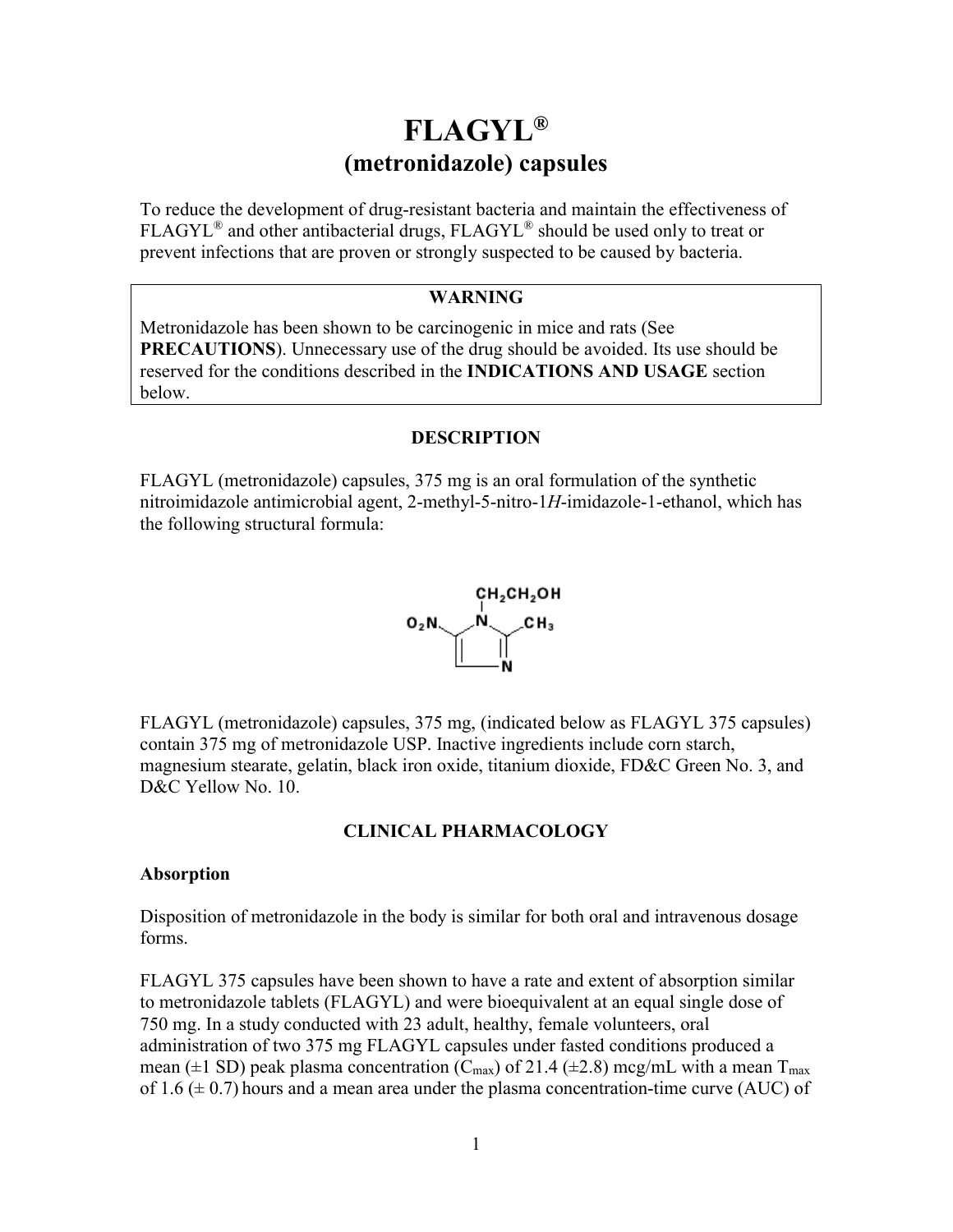223 (±44) mcg·hr/mL. In the same study, three 250 mg FLAGYL tablets produced a mean C<sub>max</sub> of 20.4 ( $\pm$  3.8) mcg/mL with a mean T<sub>max</sub> of 1.4 ( $\pm$  0.4) hours and a mean AUC of 218  $(\pm 50)$  mcg·hr/mL.

Administration of FLAGYL 375 capsules with food does not affect the extent of absorption of metronidazole; however, the presence of food results in a lower  $C_{\text{max}}$  and a delayed  $T_{\text{max}}$  compared to fasted conditions. In a study of 14 healthy, adult, female volunteers, administration of FLAGYL 375 capsules under fasting conditions produced a mean C<sub>max</sub> of 10.9 ( $\pm$  1.5) mcg/mL, a mean T<sub>max</sub> of 1.5 ( $\pm$  1.4) hours, and a mean AUC of 110 ( $\pm$  34) mcg·hr/mL compared to a mean C<sub>max</sub> of 8.6 ( $\pm$  1.6) mcg/mL, a mean T<sub>max</sub> of 4.2 ( $\pm$  1.7) hours, and a mean AUC of 99 ( $\pm$  14) mcg·hr/mL under fed conditions.

## **Distribution**

Metronidazole is the major component appearing in the plasma, with lesser quantities of metabolites also being present. Less than 20% of the circulating metronidazole is bound to plasma proteins. Metronidazole appears in cerebrospinal fluid, saliva, and breast milk in concentrations similar to those found in plasma. Bactericidal concentrations of metronidazole have also been detected in pus from hepatic abscesses.

#### **Metabolism/Excretion**

The major route of elimination of metronidazole and its metabolites is via the urine (60% to 80% of the dose), with fecal excretion accounting for 6% to 15% of the dose. The metabolites that appear in the urine result primarily from side-chain oxidation [1-(ßhydroxyethyl)-2-hydroxymethyl-5-nitroimidazole and 2-methyl-5-nitroimidazole-1-ylacetic acid] and glucuronide conjugation, with unchanged metronidazole accounting for approximately 20% of the total. Both the parent compound and the hydroxyl metabolite possess *in vitro* antimicrobial activity against most strains of anaerobic bacteria and *in vitro* trichomonacidal activity.

Renal clearance of metronidazole is approximately 10 mL/min/1.73 m<sup>2</sup>. The average elimination half-life of metronidazole in healthy subjects is eight hours.

#### **Renal Impairment**

Decreased renal function does not alter the single-dose pharmacokinetics of metronidazole.

Subjects with end-stage renal disease (ESRD;  $CL_{CR} = 8.1 \pm 9.1$  mL/min) and who received a single intravenous infusion of metronidazole 500 mg had no significant change in metronidazole pharmacokinetics but had 2-fold higher Cmax of hydroxy-metronidazole and 5-fold higher Cmax of metronidazole acetate, compared to healthy subjects with normal renal function ( $CL_{CR}$ =126 $\pm$ 16 mL/min). Thus, on account of the potential accumulation of metronidazole metabolites in ESRD patients, monitoring for metronidazole associated adverse events is recommended (see **PRECAUTIONS**).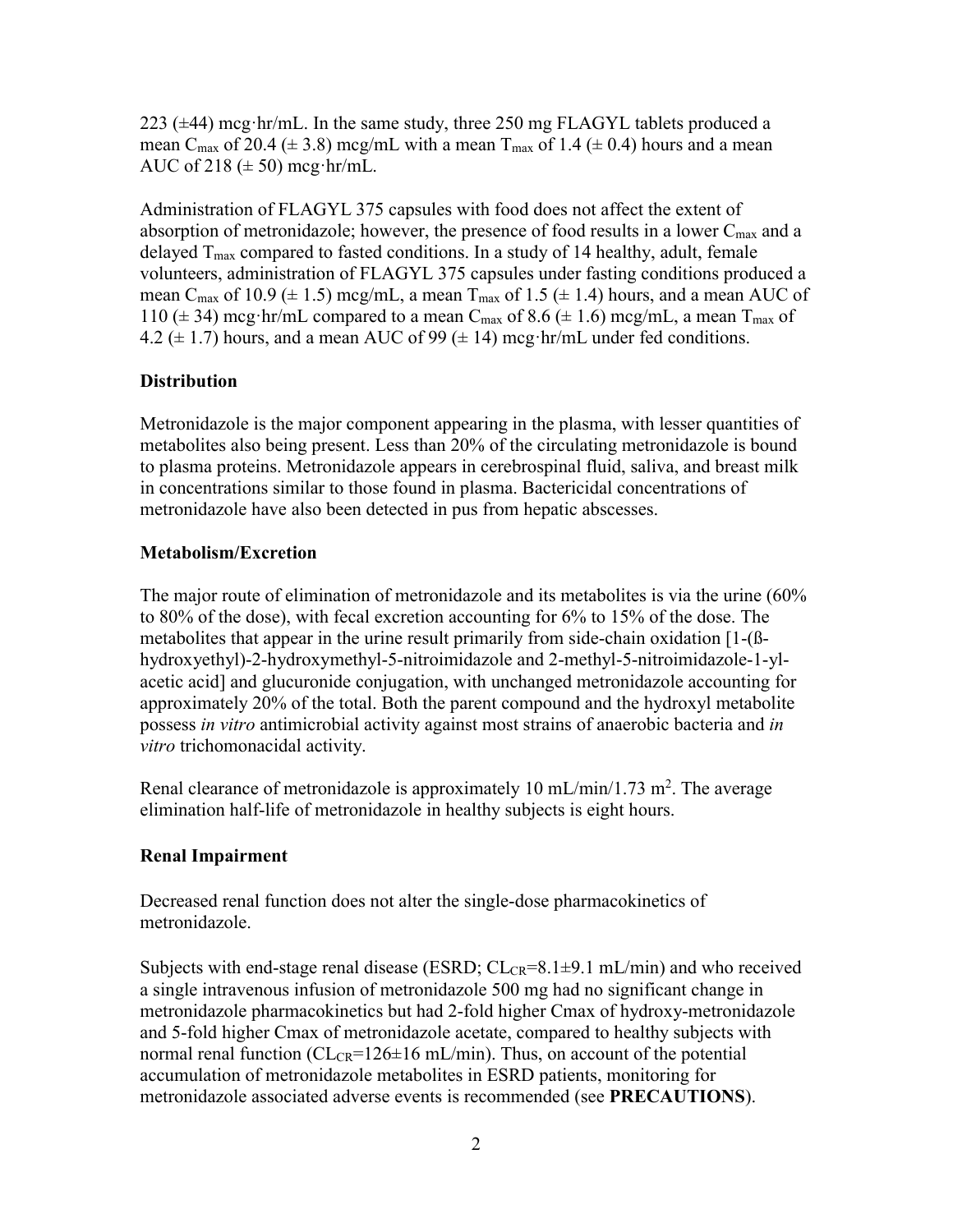# **Effect of Dialysis**

Following a single intravenous infusion or oral dose of metronidazole 500 mg, the clearance of metronidazole was investigated in ESRD subjects undergoing hemodialysis or continuous ambulatory peritoneal dialysis (CAPD). A hemodialysis session lasting for 4 to 8 hours removed 40% to 65% of the administered metronidazole dose, depending on the type of dialyzer membrane used and the duration of the dialysis session. If the administration of metronidazole cannot be separated from the dialysis session, supplementation of metronidazole dose following hemodialysis should be considered (see **DOSAGE AND ADMINISTRATION**). A peritoneal dialysis session lasting for 7.5 hours removed approximately 10% of the administered metronidazole dose. No adjustment in metronidazole dose is needed in ESRD patients undergoing CAPD.

# **Hepatic Impairment**

Following a single intravenous infusion of 500 mg metronidazole, the mean  $AUC_{24}$  of metronidazole was higher by 114% in patients with severe (Child-Pugh C) hepatic impairment, and by 54% and 53% in patients with mild (Child-Pugh A) and moderate (Child-Pugh B) hepatic impairment, respectively, compared to healthy control subjects. There were no significant changes in the  $AUC_{24}$  of hydroxy-metronidazole in these hepatically impaired patients. Pharmacokinetic modeling and simulation indicates the metronidazole dosage in amebiasis should be reduced by 50% and the dosage interval for trichomoniasis should be increased from every 12 hours to every 24 hours in patients with severe (Child-Pugh C) hepatic impairment. No dosage adjustment is needed for patients with mild to moderate hepatic impairment. Patients with hepatic impairment should be monitored for metronidazole associated adverse events (See **PRECAUTIONS**  and **DOSAGE AND ADMINISTRATION**).

# **Geriatric Patients**

Following a single 500 mg oral or IV dose of metronidazole, subjects >70 years old with no apparent renal or hepatic dysfunction had a 40% to 80% higher mean AUC of hydroxy-metronidazole (active metabolite), with no apparent increase in the mean AUC of metronidazole (parent compound), compared to young healthy controls <40 years old. In geriatric patients, monitoring for metronidazole associated adverse events is recommended (see **PRECAUTIONS**).

# **Pediatric Patients**

In one study, newborn infants appeared to demonstrate diminished capacity to eliminate metronidazole. The elimination half-life, measured during the first 3 days of life, was inversely related to gestational age. In infants whose gestational ages were between 28 and 40 weeks, the corresponding elimination half-lives ranged from 109 to 22.5 hours.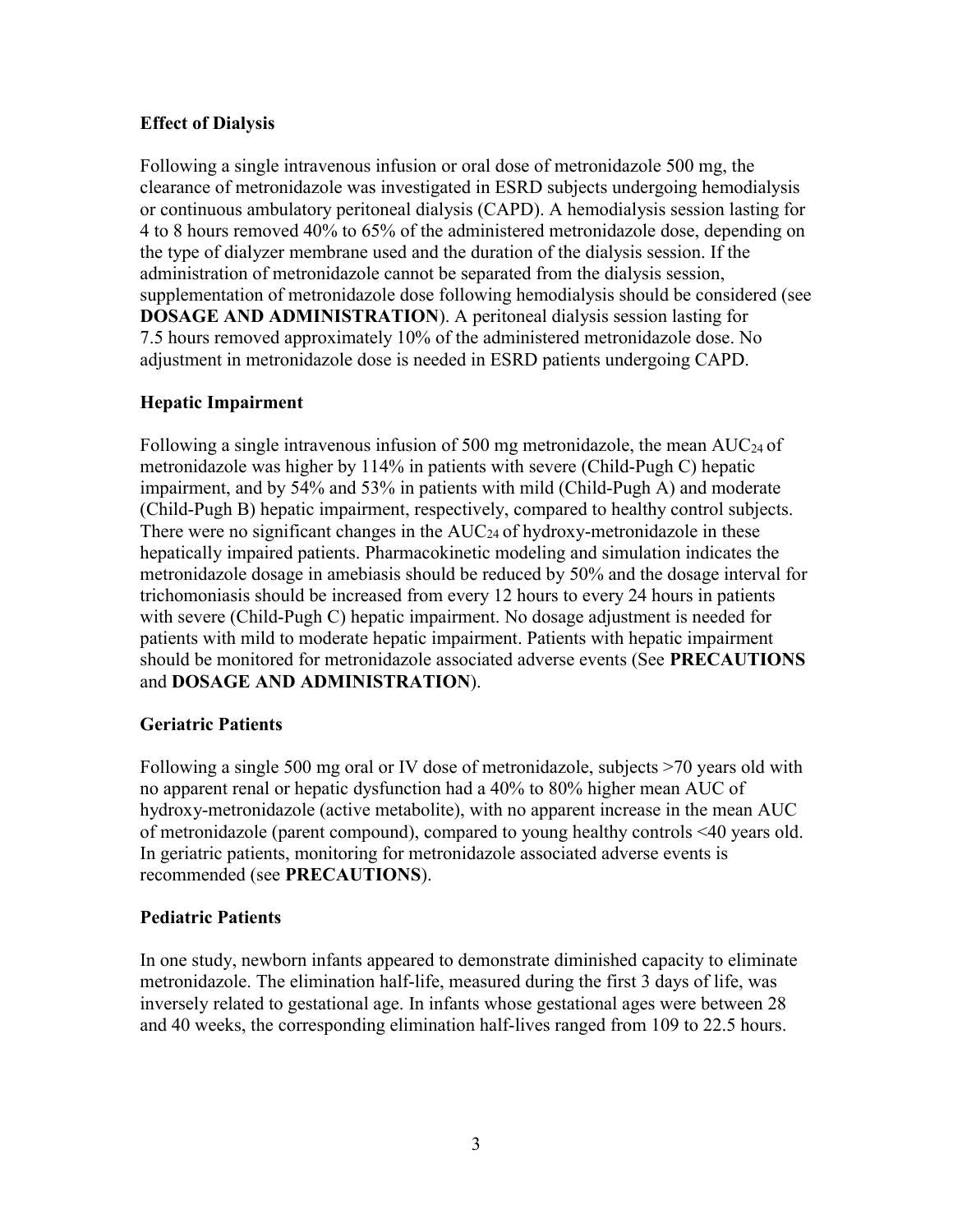#### **Microbiology**

#### **Mechanism of Action**

Metronidazole, a nitroimidazole, exerts antibacterial effects in an anaerobic environment against most obligate anaerobes. Once metronidazole enters the organism by passive diffusion and activated in the cytoplasm of susceptible anaerobic bacteria, it is reduced; this process includes intra-cellular electron transport proteins such as ferredoxin, transfer of an electron to the nitro group of the metronidazole, and formation of a short-lived nitroso free radical. Because of this alteration of the metronidazole molecule, a concentration gradient is created and maintained which promotes the drug's intracellular transport. The reduced form of metronidazole and free radicals can interact with DNA leading to inhibition of DNA synthesis and DNA degradation leading to death of the bacteria. The precise mechanism of action of metronidazole is unclear.

#### **Resistance**

A potential for development of resistance exists against metronidazole.

Resistance may be due to multiple mechanisms that include decreased uptake of the drug, altered reduction efficiency, overexpression of the efflux pumps, inactivation of the drug, and/or increased DNA damage repair.

Metronidazole does not possess any clinically relevant activity against facultative anaerobes or obligate aerobes.

#### **Antimicrobial activity**

Metronidazole has been shown to be active against most isolates of the following bacteria both *in vitro* and in clinical infections as described in the **INDICATIONS AND USAGE**  section.

#### **Gram-positive anaerobes:**

*Clostridium* species *Eubacterium* species *Peptococcus* species *Peptostreptococcus* species

#### **Gram-negative anaerobes:**

*Bacteroides fragilis group (B. fragilis, B. distasonis, B. ovatus, B. thetaiotaomicron, B.vulgatus) Fusobacterium* species

#### **Protozoal parasites:** *Entamoeba histolytica*

*Trichomonas vaginalis*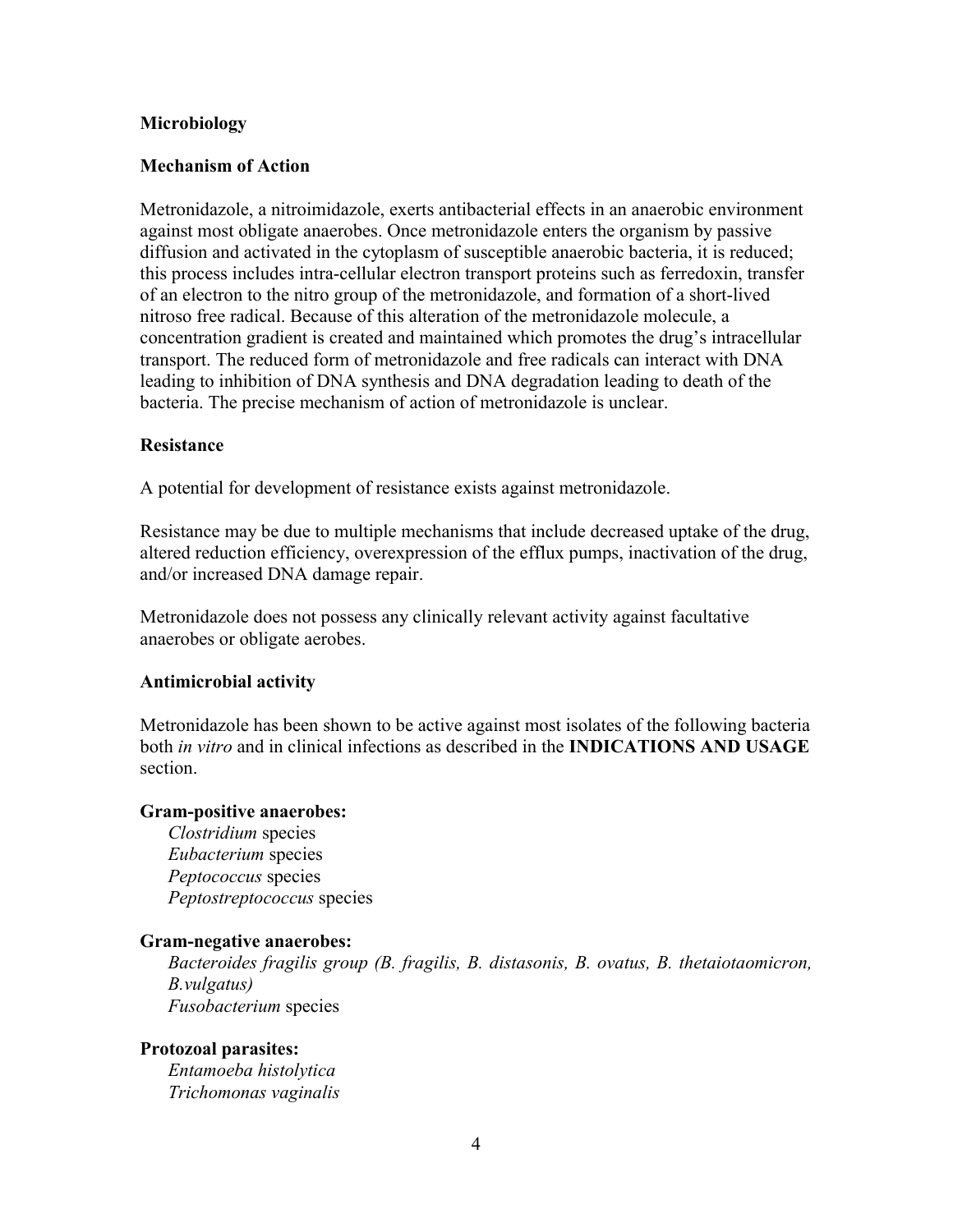The following *in vitro* data are available, **but their clinical significance is unknown.** Metronidazole exhibits *in vitro* minimal inhibitory concentrations (MICs) of 8 mcg/mL or less against most ( $\geq 90\%$ ) isolates of the following bacteria; however, the safety and effectiveness of metronidazole in treating clinical infections due to these bacteria have not been established in adequate and well-controlled clinical trials.

#### **Gram-negative anaerobes**

*Bacteroides fragilis* group (*B. caccae, B. uniformis*) *Prevotella* species (*P. bivia, P. buccae, P. disiens*)

## **Susceptibility Testing**

For specific information regarding susceptibility test interpretive criteria and associated test methods and quality control standards recognized by FDA for this drug, please see: <https://www.fda.gov/STIC>.

## **INDICATIONS AND USAGE**

**Symptomatic Trichomoniasis***.* FLAGYL 375 capsules are indicated for the treatment of *T. vaginalis* infection in females and males when the presence of the trichomonad has been confirmed by appropriate laboratory procedures (wet smears and/or cultures).

**Asymptomatic Trichomoniasis***.* FLAGYL 375 capsules are indicated in the treatment of asymptomatic *T. vaginalis* infection in females when the organism is associated with endocervicitis, cervicitis, or cervical erosion. Since there is evidence that presence of the trichomonad can interfere with accurate assessment of abnormal cytological smears, additional smears should be performed after eradication of the parasite.

**Treatment of Asymptomatic Sexual Partners***. T. vaginalis* infection is a venereal disease. Therefore, asymptomatic sexual partners of treated patients should be treated simultaneously if the organism has been found to be present, in order to prevent reinfection of the partner. The decision as to whether to treat an asymptomatic male partner who has a negative culture or one for whom no culture has been attempted is an individual one. In making this decision, it should be noted that there is evidence that a woman may become reinfected if her sexual partner is not treated. Also, since there can be considerable difficulty in isolating the organism from the asymptomatic male carrier, negative smears and cultures cannot be relied upon in this regard. In any event, the sexual partner should be treated with metronidazole in cases of reinfection.

**Amebiasis***.* FLAGYL 375 capsules are indicated in the treatment of acute intestinal amebiasis (amebic dysentery) and amebic liver abscess.

In amebic liver abscess, FLAGYL 375 capsules therapy does not obviate the need for aspiration or drainage of pus.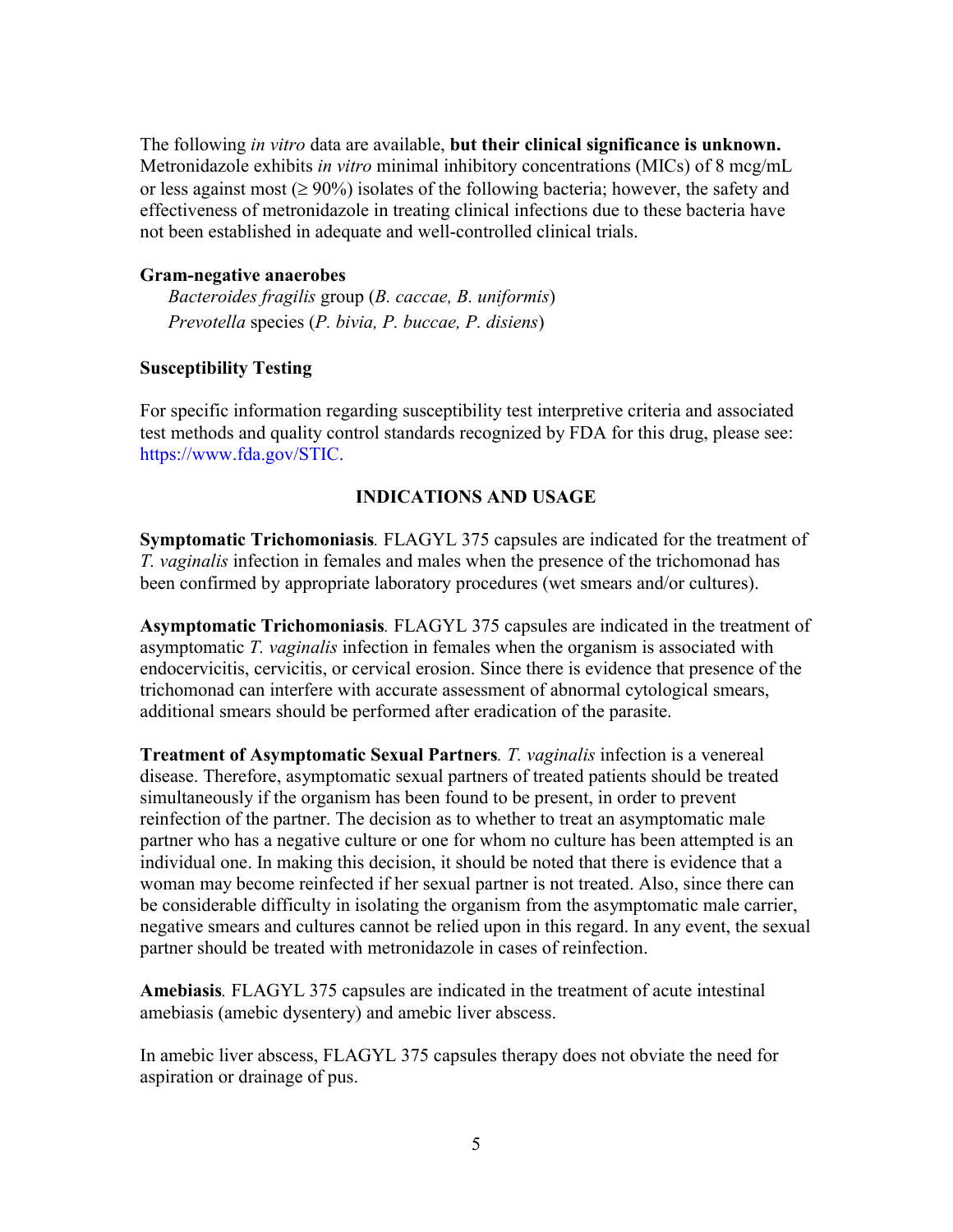**Anaerobic Bacterial Infections***.* FLAGYL 375 capsules are indicated in the treatment of serious infections caused by susceptible anaerobic bacteria. Indicated surgical procedures should be performed in conjunction with FLAGYL therapy. In a mixed aerobic and anaerobic infection, antimicrobials appropriate for the treatment of the aerobic infection should be used in addition to FLAGYL 375 capsules.

INTRA-ABDOMINAL INFECTIONS, including peritonitis, intra-abdominal abscess, and liver abscess, caused by *Bacteroides* species including the *B. fragilis* group (*B. fragilis, B. distasonis, B. ovatus, B. thetaiotaomicron, B. vulgatus*), *Clostridium* species, *Eubacterium* species, *Peptococcus species,* or *Peptostreptococcus* species.

SKIN AND SKIN STRUCTURE INFECTIONS caused by *Bacteroides* species including the *B. fragilis* group, *Clostridium* species, *Peptococcus species, Peptostreptococcus*  species, or *Fusobacterium* species.

GYNECOLOGIC INFECTIONS, including endometritis, endomyometritis, tubo-ovarian abscess, and postsurgical vaginal cuff infection, caused by *Bacteroides* species including the *B. fragilis* group, *Clostridium* species, *Peptococcus* species*, Peptostreptococcus* species, or *Fusobacterium* species.

BACTERIAL SEPTICEMIA caused by *Bacteroides* species including the *B. fragilis*  group or *Clostridium* species.

BONE AND JOINT INFECTIONS (as adjunctive therapy) caused by *Bacteroides*  species including the *B. fragilis* group.

CENTRAL NERVOUS SYSTEM (CNS) INFECTIONS, including meningitis and brain abscess, caused by *Bacteroides* species including the *B. fragilis* group.

LOWER RESPIRATORY TRACT INFECTIONS, including pneumonia, empyema, and lung abscess, caused by *Bacteroides* species including the *B. fragilis* group.

ENDOCARDITIS caused by *Bacteroides* species including the *B. fragilis* group.

To reduce the development of drug-resistant bacteria and maintain the effectiveness of FLAGYL 375 capsules and other antibacterial drugs, FLAGYL 375 capsules should be used only to treat or prevent infections that are proven or strongly suspected to be caused by susceptible bacteria. When culture and susceptibility information are available, they should be considered in selecting or modifying antibacterial therapy. In the absence of such data, local epidemiology and susceptibility patterns may contribute to the empiric selection of therapy.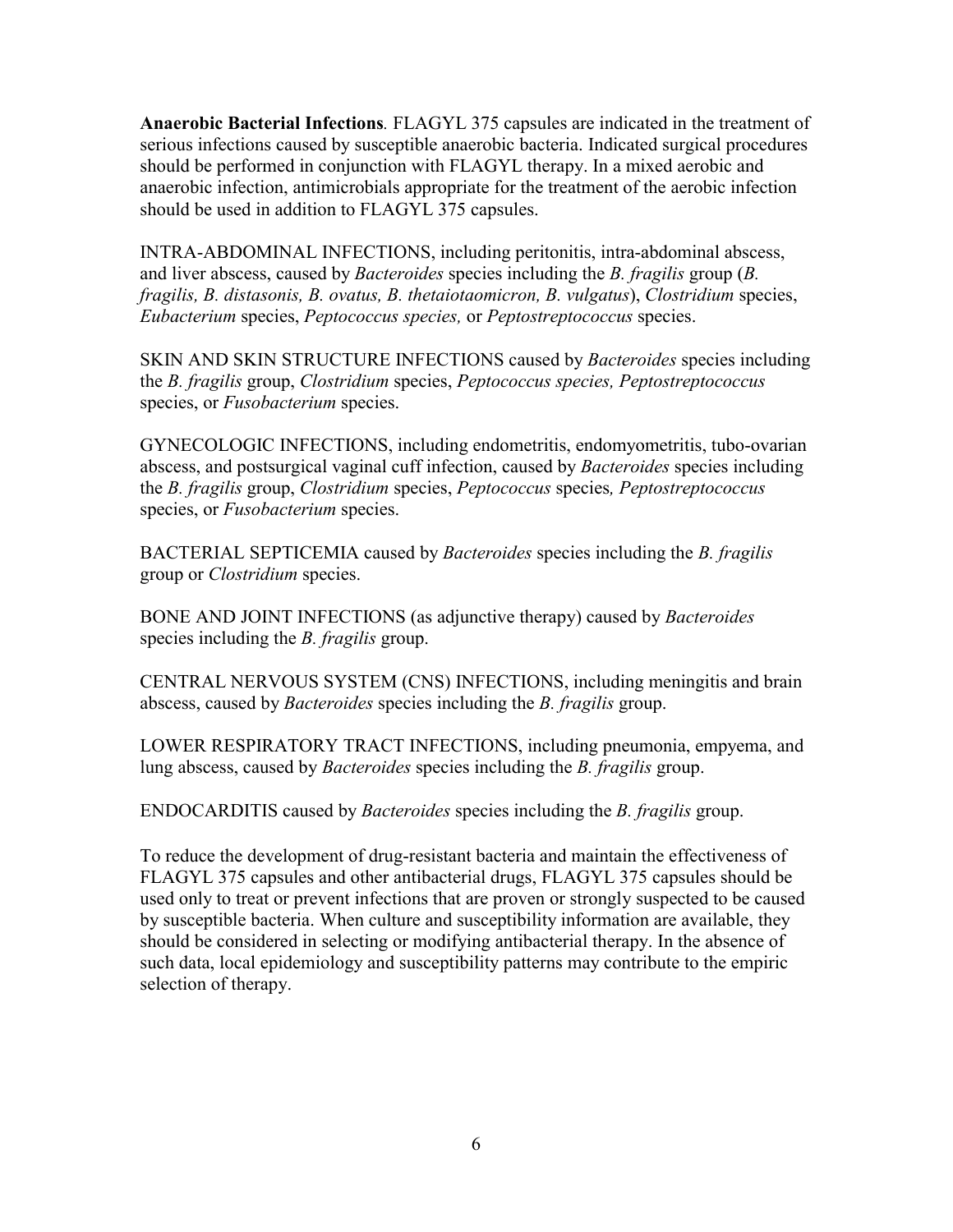# **CONTRAINDICATIONS**

## **Hypersensitivity**

FLAGYL 375 capsules are contraindicated in patients with a prior history of hypersensitivity to metronidazole or other nitroimidazole derivatives.

In patients with trichomoniasis, FLAGYL 375 capsules are contraindicated during the first trimester of pregnancy (see **PRECAUTIONS**).

## **Psychotic Reaction with Disulfiram**

Use of oral metronidazole is associated with psychotic reactions in alcoholic patients who were using disulfiram concurrently. Do not administer metronidazole to patients who have taken disulfiram within the last two weeks (see **PRECAUTIONS**, **Drug Interactions**).

#### **Interaction with Alcohol**

Use of oral metronidazole is associated with a disulfiram-like reaction to alcohol, including abdominal cramps, nausea, vomiting, headaches, and flushing. Discontinue consumption of alcohol or products containing propylene glycol during and for at least three days after therapy with metronidazole (see **PRECAUTIONS**, **Drug Interactions**).

## **Cockayne Syndrome**

FLAGYL 375 capsules are contraindicated in patients with Cockayne syndrome. Severe irreversible hepatotoxicity/acute liver failure with fatal outcomes have been reported after initiation of metronidazole in patients with Cockayne syndrome (see **ADVERSE REACTIONS)**.

# **WARNINGS**

## **Central and Peripheral Nervous System Effects**

Encephalopathy and peripheral neuropathy: Cases of encephalopathy and peripheral neuropathy (including optic neuropathy) have been reported with metronidazole.

Encephalopathy has been reported in association with cerebellar toxicity characterized by ataxia, dizziness, and dysarthria. CNS lesions seen on MRI have been described in reports of encephalopathy. CNS symptoms are generally reversible within days to weeks upon discontinuation of metronidazole. CNS lesions seen on MRI have also been described as reversible.

Peripheral neuropathy, mainly of sensory type has been reported and is characterized by numbness or paresthesia of an extremity.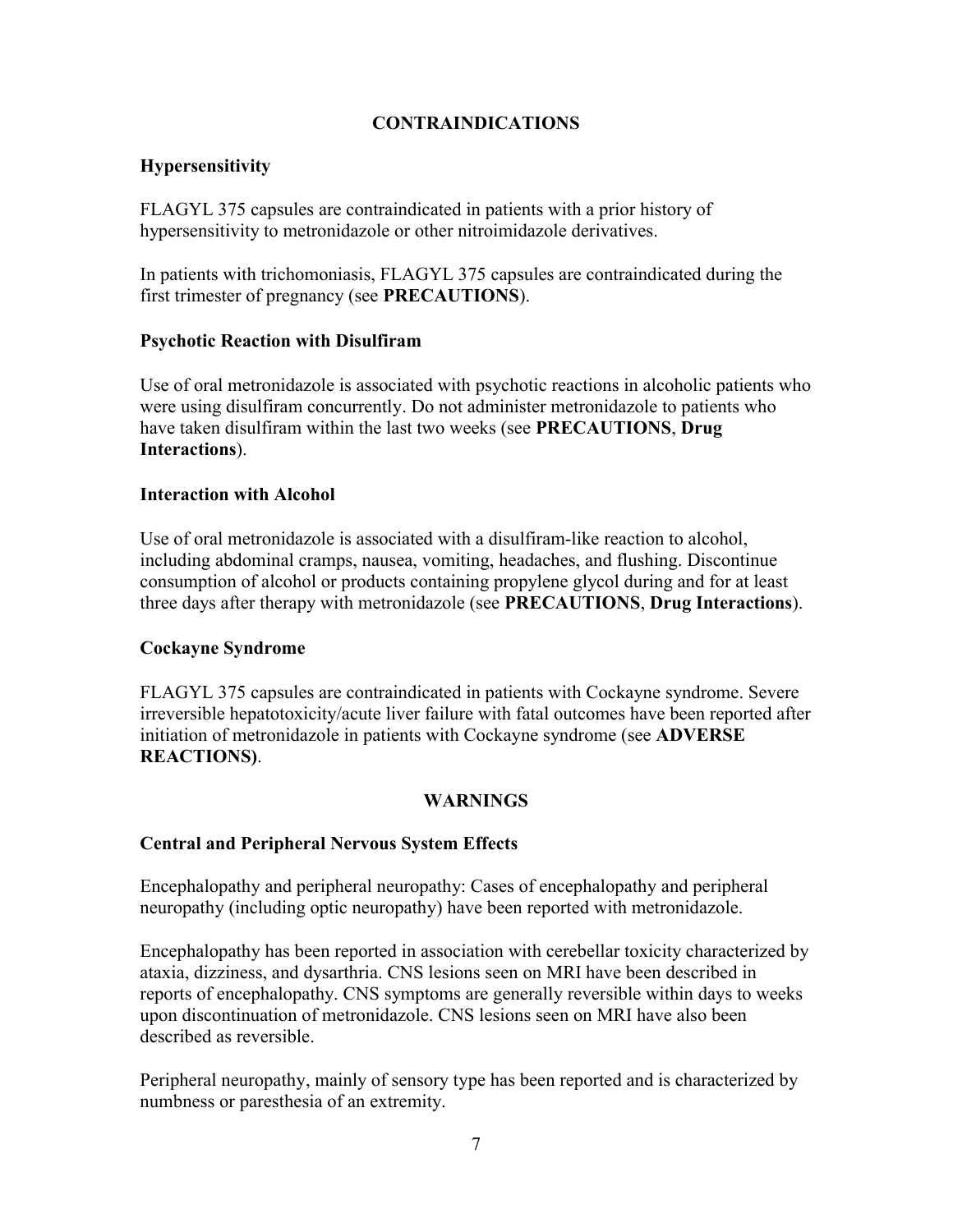Convulsive seizures have been reported in patients treated with metronidazole.

Aseptic meningitis: Cases of aseptic meningitis have been reported with metronidazole. Symptoms can occur within hours of dose administration and generally resolve after metronidazole therapy is discontinued.

The appearance of abnormal neurologic signs and symptoms demands the prompt evaluation of the benefit/risk ratio of the continuation of therapy (see **ADVERSE REACTIONS**).

# **PRECAUTIONS**

## **General**

## **Hepatic Impairment**

Patients with hepatic impairment metabolize metronidazole slowly, with resultant accumulation of metronidazole in the plasma. The FLAGYL 375 capsules dosage or the frequency of administration should be reduced in patients with severe (Child-Pugh C) hepatic impairment. For patients with mild to moderate hepatic impairment, no dosage adjustment is needed. Patients with hepatic impairment should be monitored for metronidazole associated adverse events (see **CLINICAL PHARMACOLOGY** and **DOSAGE AND ADMINISTRATION**).

# **Renal Impairment**

Patients with end-stage renal disease may excrete metronidazole and metabolites slowly in the urine, resulting in significant accumulation of metronidazole metabolites. Monitoring for metronidazole associated adverse events is recommended (see **CLINICAL PHARMACOLOGY**).

# **Fungal Superinfections**

Known or previously unrecognized candidiasis may present more prominent symptoms during therapy with FLAGYL 375 capsules and requires treatment with a candidacidal agent.

## **Use in Patients with Blood Dyscrasias**

Metronidazole is a nitroimidazole and should be used with caution in patients with evidence of or history of blood dyscrasia. A mild leucopenia has been observed during its administration; however, no persistent hematologic abnormalities attributable to metronidazole have been observed in clinical studies. Total and differential leukocyte counts are recommended before and after therapy.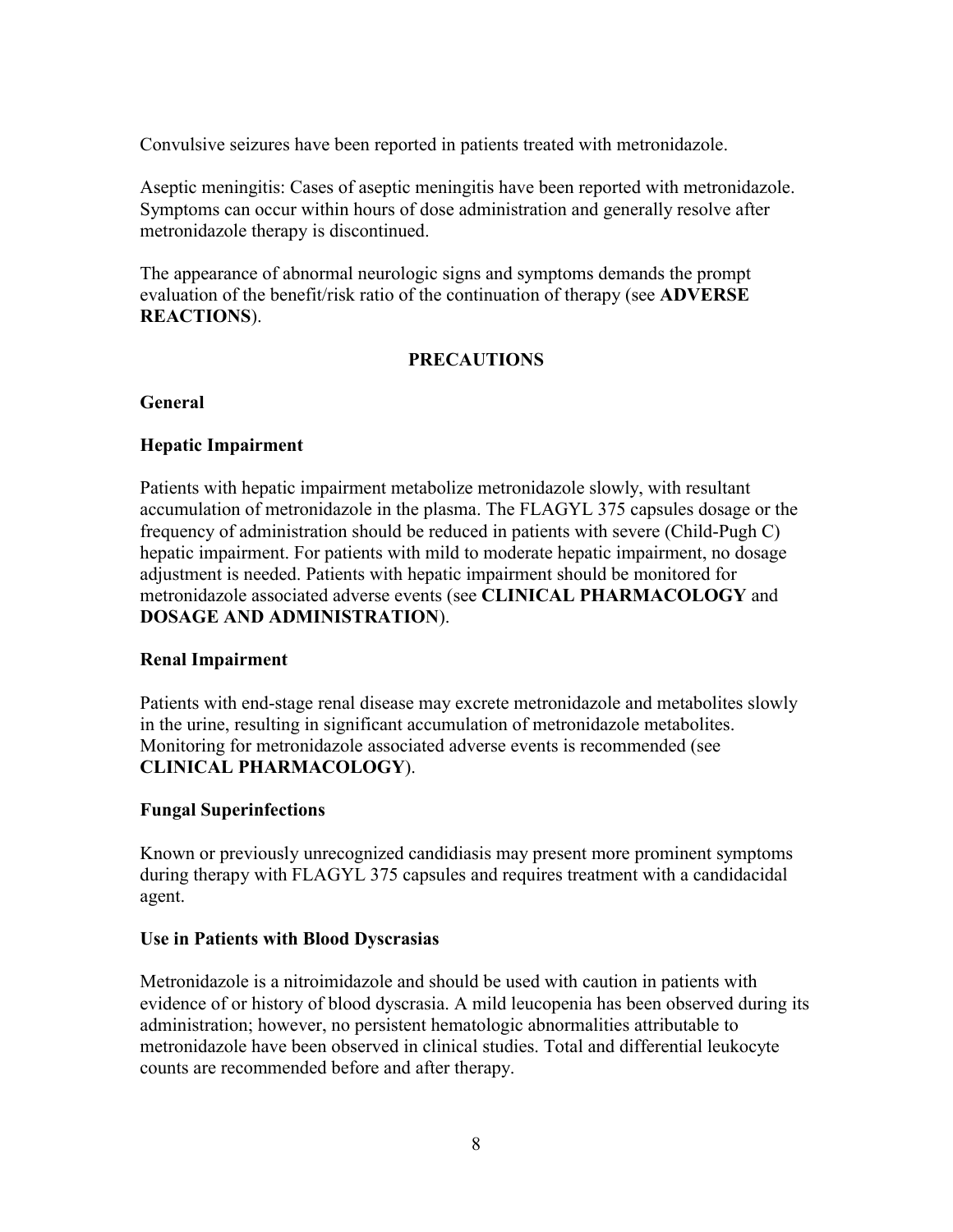## **Drug-Resistant Bacteria and Parasites**

Prescribing FLAGYL 375 capsules in the absence of a proven or strongly suspected bacterial or parasitic infection or a prophylactic indication is unlikely to provide benefit to the patient and increases the risk of the development of drug-resistant bacteria and parasites.

## **Information for patients**

## **Interaction with Alcohol**

Discontinue consumption of alcoholic beverages or products containing propylene glycol while taking FLAGYL 375 capsules and for at least three days afterward because abdominal cramps, nausea, vomiting, headaches, and flushing may occur (see **CONTRAINDICATIONS** and **PRECAUTIONS**, **Drug Interactions**).

## **Treatment of Bacterial and Parasitic Infections**

Patients should be counseled that FLAGYL 375 should only be used to treat bacterial and parasitic infections. They do not treat viral infections (e.g., the common cold). When FLAGYL 375 is prescribed to treat a bacterial infection, patients should be told that although it is common to feel better early in the course of therapy, the medication should be taken exactly as directed. Skipping doses or not completing the full course of therapy may (1) decrease the effectiveness of the immediate treatment and (2) increase the likelihood that bacteria will develop resistance and will not be treatable by FLAGYL 375 in the future.

## **Drug interactions**

## **Disulfiram**

Psychotic reactions have been reported in alcoholic patients who are using metronidazole and disulfiram concurrently. Metronidazole should not be given to patients who have taken disulfiram within the last 2 weeks (see **CONTRAINDICATIONS**).

## **Alcoholic Beverages**

Abdominal cramps, nausea, vomiting, headaches, and flushing may occur if alcoholic beverages or products containing propylene glycol are consumed during or following metronidazole therapy (see **CONTRAINDICATIONS**).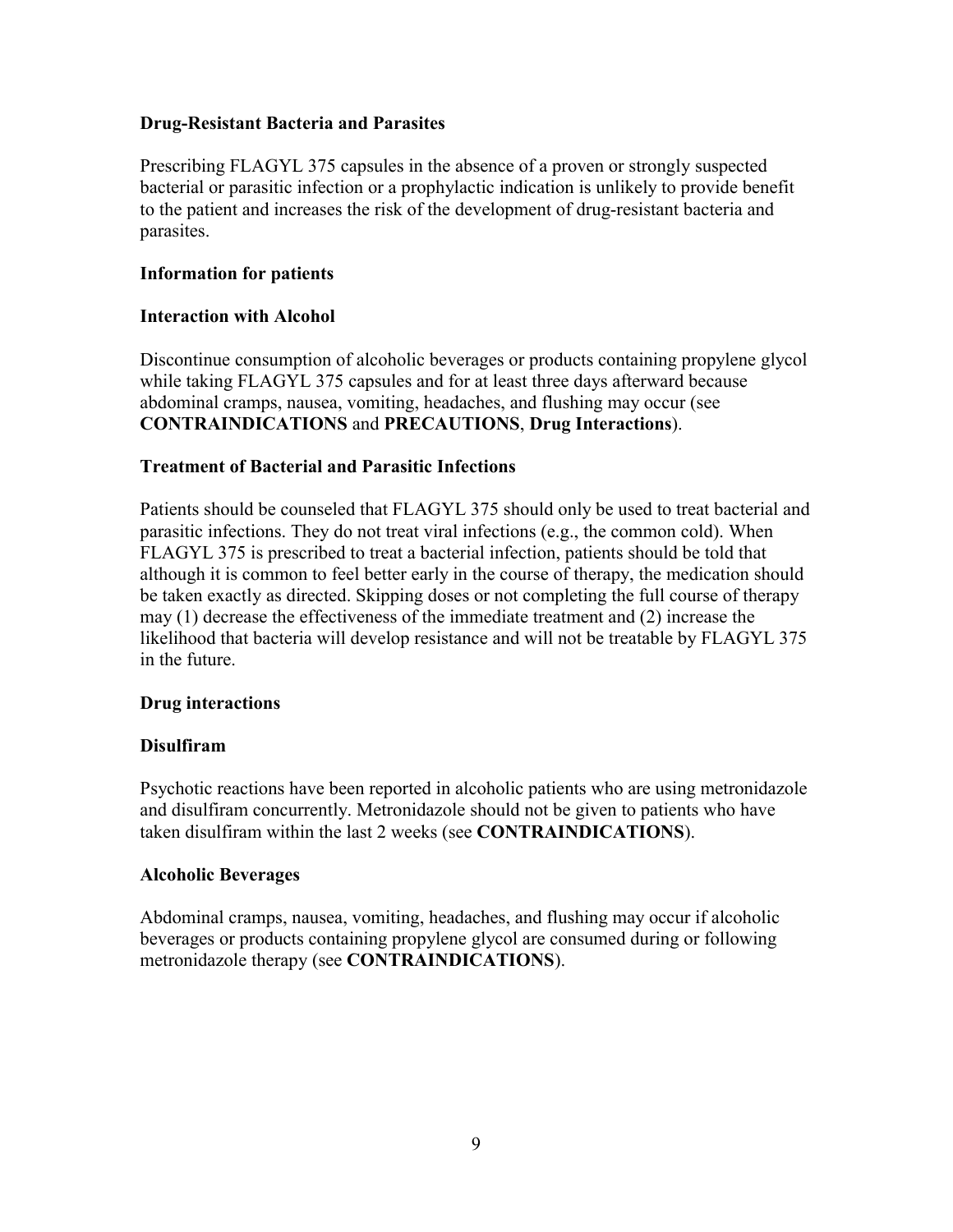## **Warfarin and other Oral Anticoagulants**

Metronidazole has been reported to potentiate the anticoagulant effect of warfarin and other oral coumarin anticoagulants, resulting in a prolongation of prothrombin time. When FLAGYL 375 capsules is prescribed for patients on this type of anticoagulant therapy prothrombin time and INR should be carefully monitored.

## **Lithium**

In patients stabilized on relatively high doses of lithium, short-term metronidazole therapy has been associated with elevation of serum lithium and, in a few cases, signs of lithium toxicity. Serum lithium and serum creatinine levels should be obtained several days after beginning metronidazole to detect any increase that may precede clinical symptoms of lithium intoxication.

## **Busulfan**

Metronidazole has been reported to increase plasma concentrations of busulfan, which can result in an increased risk for serious busulfan toxicity. Metronidazole should not be administered concomitantly with busulfan unless the benefit outweighs the risk. If no therapeutic alternatives to metronidazole are available, and concomitant administration with busulfan is medically needed, frequent monitoring of busulfan plasma concentration should be performed and the busulfan dose should be adjusted accordingly.

# **Drugs that Inhibit CYP450 Enzymes**

The simultaneous administration of drugs that decrease microsomal liver enzyme activity, such as cimetidine, may prolong the half-life and decrease plasma clearance of metronidazole.

## **Drugs that Induce CYP450 Enzymes**

The simultaneous administration of drugs that induce microsomal liver enzymes, such as phenytoin or phenobarbital, may accelerate the elimination of metronidazole, resulting in reduced plasma levels; impaired clearance of phenytoin has also been reported.

# **Drugs that Prolong the QT interval**

QT prolongation has been reported, particularly when metronidazole was administered with drugs with the potential for prolonging the QT interval.

# **Drug/Laboratory Test Interactions**

Metronidazole may interfere with certain types of determinations of serum chemistry values, such as aspartate aminotransferase (AST, SGOT), alanine aminotransferase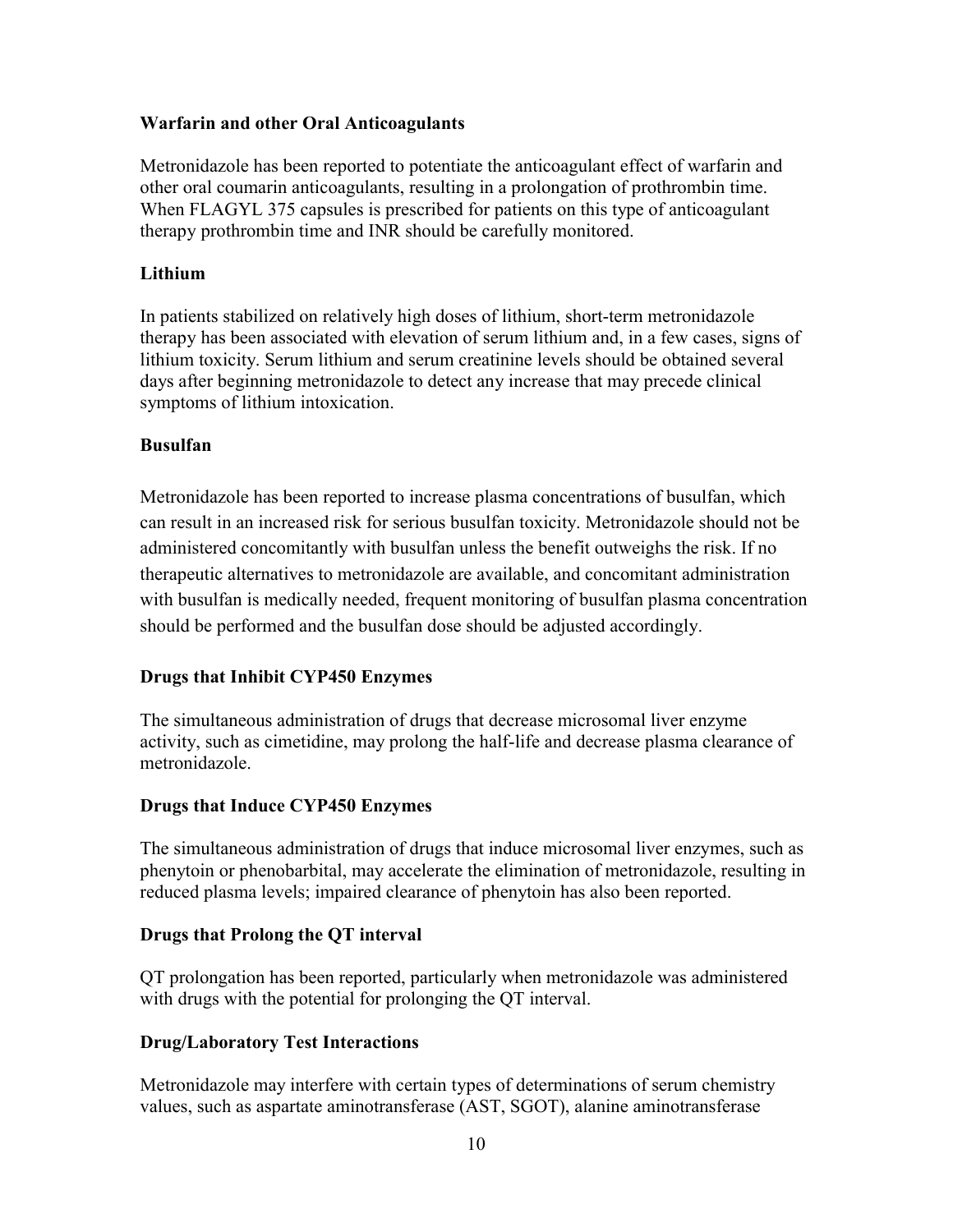(ALT, SGPT), lactate dehydrogenase (LDH), triglycerides, and glucose hexokinase. Values of zero may be observed. All of the assays in which interference has been reported involve enzymatic coupling of the assay to oxidation-reduction of nicotinamide adenine dinucleotide (NAD<sup>+</sup>  $\leq$  NADH). Interference is due to the similarity in absorbance peaks of NADH (340 nm) and metronidazole (322 nm) at pH 7.

#### **Carcinogenesis, Mutagenesis, Impairment of Fertility**

Tumors affecting the liver, lung, mammary and lymphatic tissues have been detected in several studies of metronidazole in rats and mice, but not hamsters.

Pulmonary tumors have been observed in all six reported studies in the mouse, including one study in which the animals were dosed on an intermittent schedule (administration during every fourth week only). Malignant liver tumors were increased in male mice treated at approximately 1500 mg/m<sup>2</sup> (similar to the maximum recommended daily dose, based on body surface area comparisons). Malignant lymphomas and pulmonary neoplasms were also increased with lifetime feeding of the drug to mice. Mammary and hepatic tumors were increased among female rats administered oral metronidazole compared to concurrent controls. Two lifetime tumorigenicity studies in hamsters have been performed and reported to be negative.

Metronidazole has shown mutagenic activity in *in vitro* assay systems including the Ames test. Studies in mammals *in vivo* have failed to demonstrate a potential for genetic damage.

Metronidazole failed to produce any adverse effects on fertility or testicular function in male rats at doses up to 400 mg/kg/day (similar to the maximum recommended clinical dose based on body surface area comparisons) for 28 days. However, rats treated at the same dose for 6 weeks or longer were infertile and showed severe degeneration of the seminiferous epithelium in the testes as well as marked decreases in testicular spermatid counts and epididymal sperm counts. Fertility was restored in most rats after an eight week, drug-free recovery period.

#### **Pregnancy:**

#### **Teratogenic effects:**

There are no adequate and well-controlled studies of FLAGYL 375 capsules in pregnant women. There are published data from case-control studies, cohort studies, and 2-metaanalyses that include more than 5000 pregnant women who used metronidazole during pregnancy. Many studies included first trimester exposures. One study showed an increased risk of cleft lip, with or without cleft palate, in infants exposed to metronidazole *in-utero*; however, these finding were not confirmed. In addition, more than ten randomized placebo-controlled clinical trials enrolled more than 5000 pregnant women to assess the use of antibiotic treatment (including metronidazole) for bacterial vaginosis on the incidence of preterm delivery. Most studies did not show an increased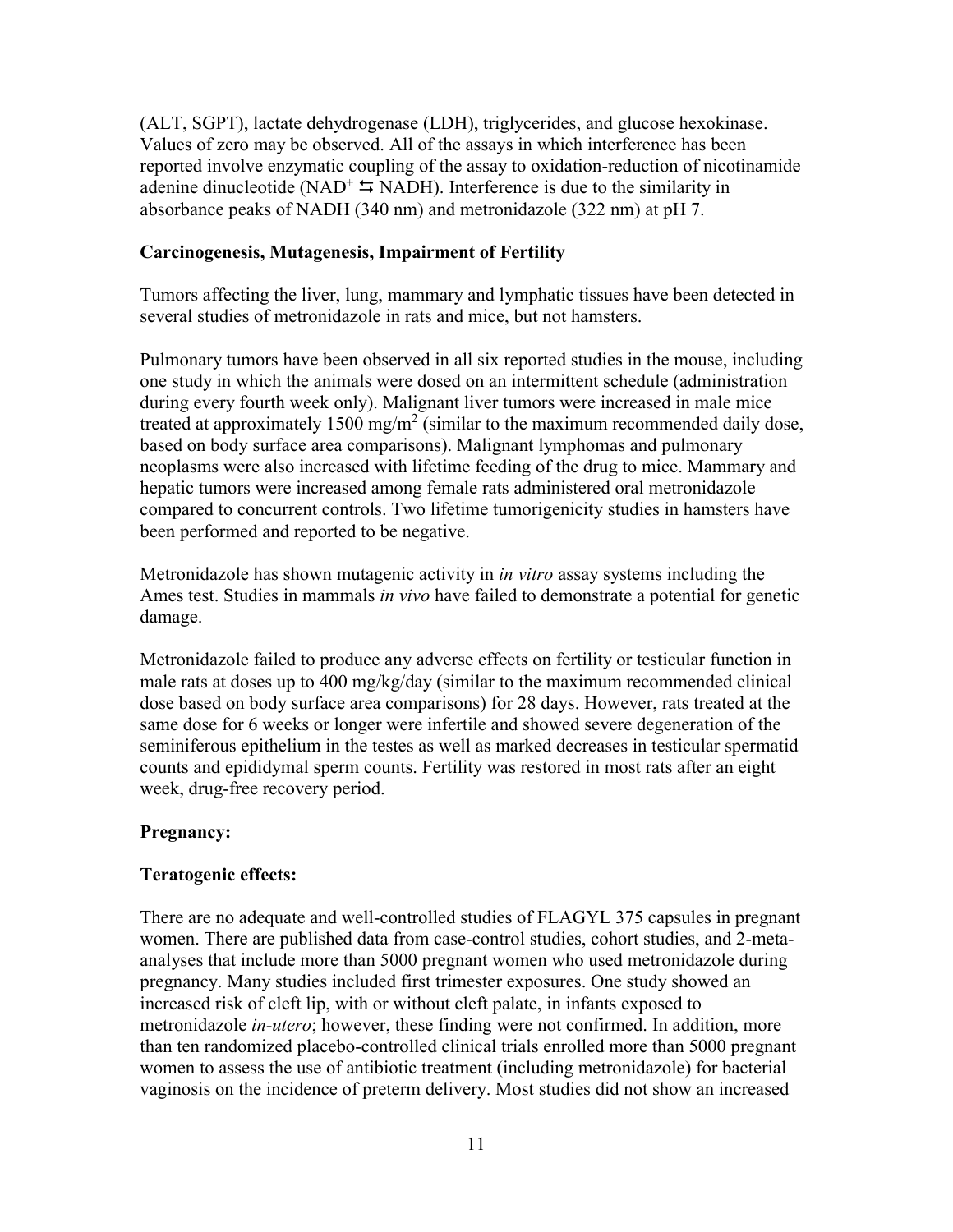risk for congenital abnormalities or other adverse fetal outcomes following metronidazole exposure during pregnancy. Three studies conducted to assess the risk of infant cancer following metronidazole exposure during pregnancy did not show an increased risk; however, the ability of these studies to detect such a signal was limited.

Metronidazole crosses the placental barrier and its effects on the human fetal organogenesis are not known. Reproduction studies have been performed in rats, rabbits, and mice at doses similar to the maximum recommended human dose based on body surface area comparisons. There was no evidence of harm to the fetus due to metronidazole.

## **Nursing mothers**

Metronidazole is present in human milk at concentrations similar to maternal serum levels, and infant serum levels can be close to or comparable to infant therapeutic levels. Because of the potential for tumorigenicity shown for metronidazole in mouse and rat studies, a decision should be made whether to discontinue nursing or to discontinue the drug, taking into account the importance of the drug to the mother. Alternatively, a nursing mother may choose to pump and discard human milk for the duration of metronidazole therapy, and for 24 hours after therapy ends and feed her infant stored human milk or formula.

## **Geriatric use**

In geriatric patients, monitoring for metronidazole associated adverse events is recommended (see **CLINICAL PHARMACOLOGY** and **PRECAUTIONS**). Decreased liver function in geriatric patients can result in increased concentrations of metronidazole that may necessitate adjustment of metronidazole dosage (see **DOSAGE AND ADMINISTRATION**).

## **Pediatric use**

Safety and effectiveness in pediatric patients have not been established, except in the treatment of amebiasis.

# **ADVERSE REACTIONS**

The following reactions have been reported during treatment with metronidazole:

**Central Nervous System:** The most serious adverse reactions reported in patients treated with metronidazole have been convulsive seizures, encephalopathy, aseptic meningitis, optic and peripheral neuropathy, the latter characterized mainly by numbness or paresthesia of an extremity. Since persistent peripheral neuropathy has been reported in some patients receiving prolonged administration of metronidazole, patients should be specifically warned about these reactions and should be told to stop the drug and report immediately to their physicians if any neurologic symptoms occur. In addition, patients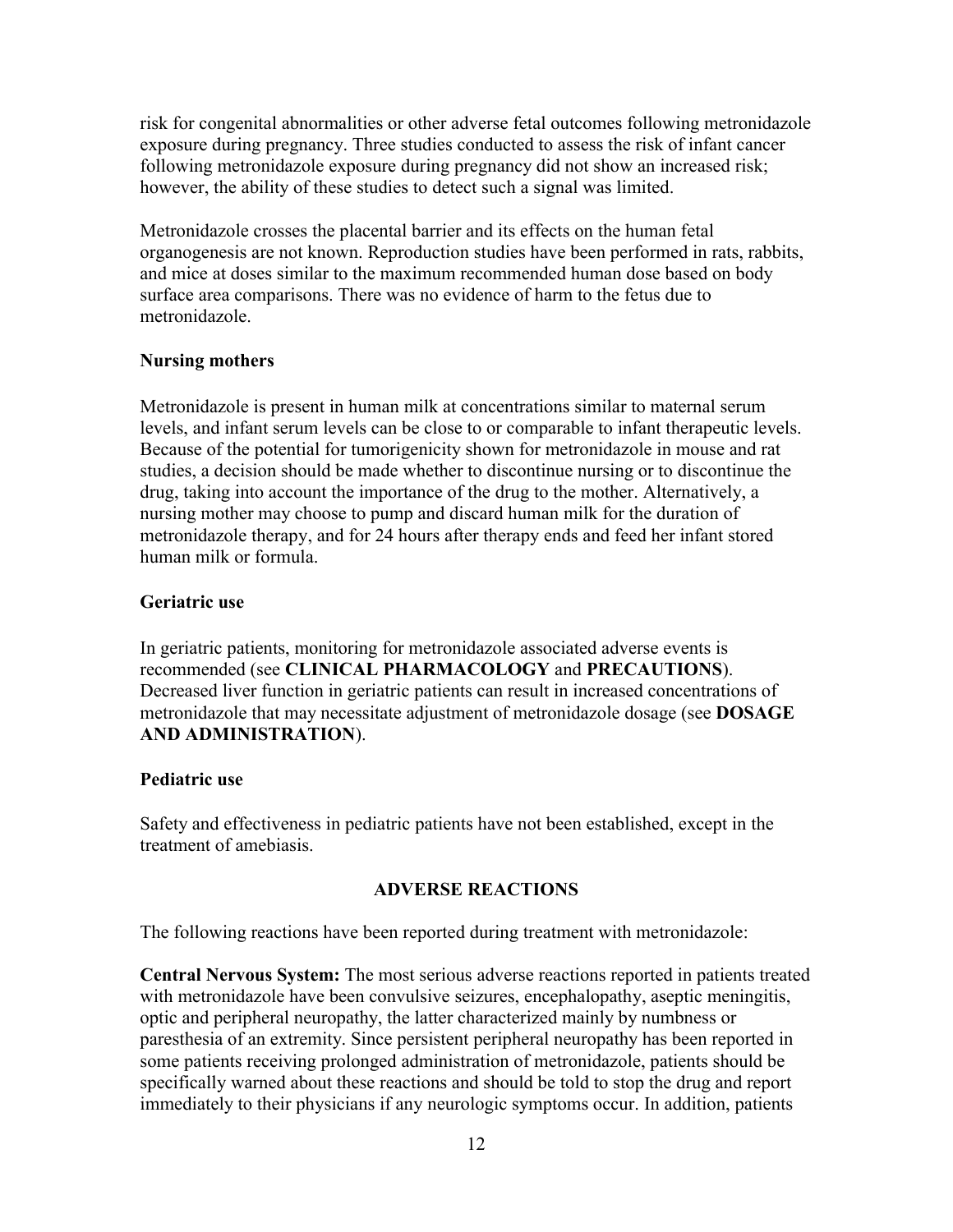have reported headache, syncope, dizziness, vertigo, incoordination, ataxia, confusion, dysarthria, irritability, depression, weakness, and insomnia (see **WARNINGS**).

**Gastrointestinal:** The most common adverse reactions reported have been referable to the gastrointestinal tract, particularly nausea, sometimes accompanied by headache, anorexia, and occasionally vomiting; diarrhea; epigastric distress; abdominal cramping; and constipation.

**Mouth:** A sharp, unpleasant metallic taste is not unusual. Furry tongue, glossitis, and stomatitis have occurred; these may be associated with a sudden overgrowth of *Candida*  which may occur during therapy.

**Dermatologic:** Erythematous rash and pruritus.

**Hematopoietic:** Reversible neutropenia (leukopenia); rarely, reversible thrombocytopenia.

**Cardiovascular:** QT prolongation has been reported, particularly when metronidazole was administered with drugs with the potential for prolonging the QT interval. Flattening of the T-wave may be seen in electrocardiographic tracings.

**Hypersensitivity:** Urticaria, erythematous rash, Stevens-Johnson Syndrome, toxic epidermal necrolysis, flushing, nasal congestion, dryness of the mouth (or vagina or vulva), and fever.

**Renal:** Dysuria, cystitis, polyuria, incontinence, and a sense of pelvic pressure. Instances of darkened urine have been reported by approximately one patient in 100,000. Although the pigment which is probably responsible for this phenomenon has not been positively identified, it is almost certainly a metabolite of metronidazole and seems to have no clinical significance.

**Hepatic:** Cases of severe irreversible hepatotoxicity/acute liver failure, including cases with fatal outcomes with very rapid onset after initiation of systemic use of metronidazole, have been reported in patients with Cockayne syndrome (latency from drug start to signs of liver failure as short as 2 days) (see **CONTRAINDICATIONS**).

**Other:** Proliferation of *Candida* in the vagina, dyspareunia, decrease of libido, proctitis, and fleeting joint pains sometimes resembling "serum sickness." Rare cases of pancreatitis, which generally abated on withdrawal of the drug, have been reported.

Patients with Crohn's disease are known to have an increased incidence of gastrointestinal and certain extraintestinal cancers. There have been some reports in the medical literature of breast and colon cancer in Crohn's disease patients who have been treated with metronidazole at high doses for extended periods of time. A cause and effect relationship has not been established. Crohn's disease is not an approved indication for FLAGYL 375 capsules.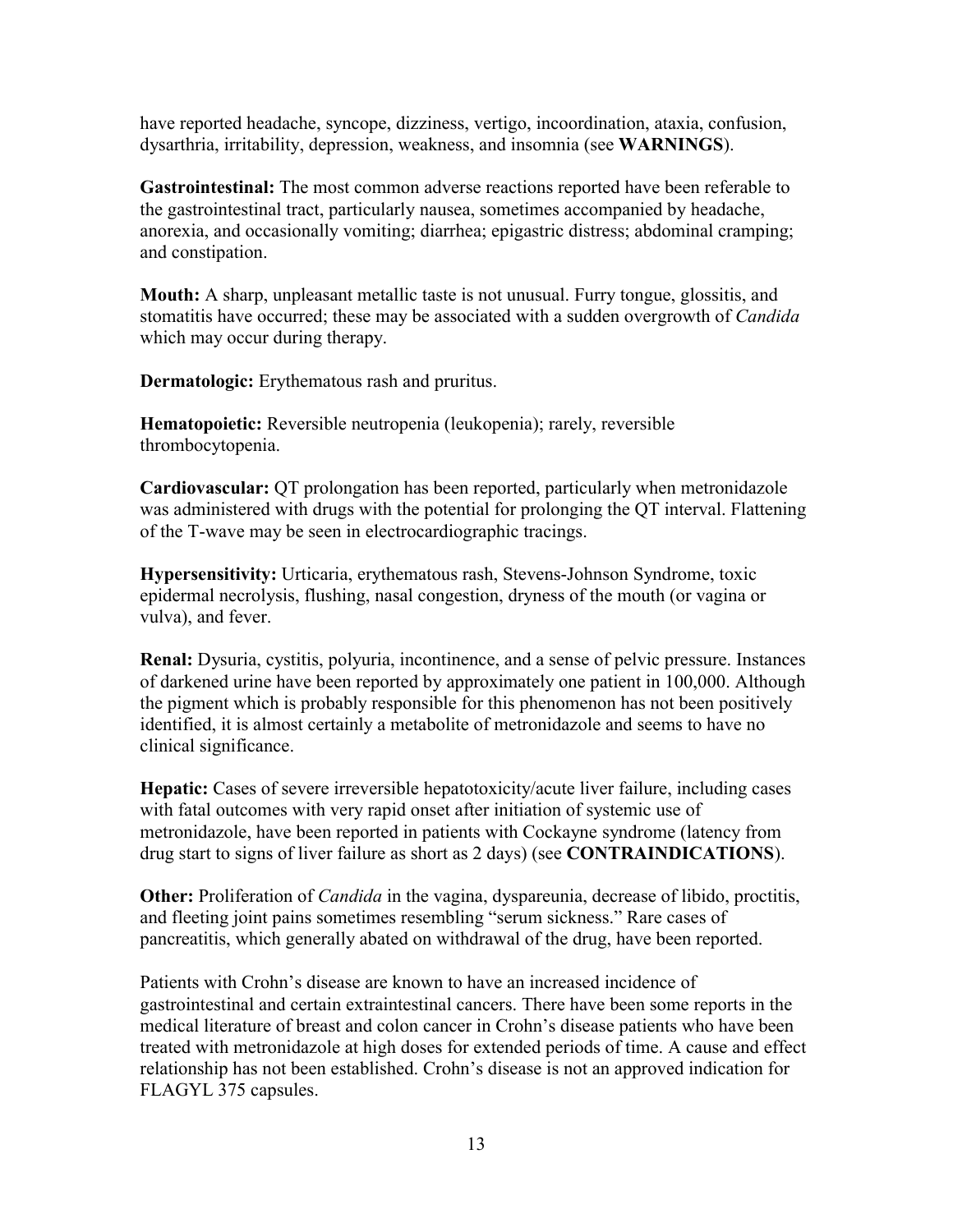## **OVERDOSAGE**

Single oral doses of metronidazole, up to 15 g, have been reported in suicide attempts and accidental overdoses. Symptoms reported include nausea, vomiting, and ataxia.

Oral metronidazole has been studied as a radiation sensitizer in the treatment of malignant tumors. Neurotoxic effects, including seizures and peripheral neuropathy, have been reported after 5 to 7 days of doses of 6 to 10.4 g every other day.

**Treatment of Overdosage:** There is no specific antidote for metronidazole overdose; therefore, management of the patient should consist of symptomatic and supportive therapy.

# **DOSAGE AND ADMINISTRATION**

## **Trichomoniasis**

In the Female: Seven-day course of treatment (375 mg two times daily for seven consecutive days).

A seven-day course of treatment may minimize reinfection by protecting the patient long enough for the sexual contacts to obtain treatment. Pregnant patients should not be treated during the first trimester (see **CONTRAINDICATIONS** and **PRECAUTIONS**).

When repeat courses of the drug are required, it is recommended that an interval of four to six weeks elapse between courses and that the presence of the trichomonad be reconfirmed by appropriate laboratory measures. Total and differential leukocyte counts should be made before and after re-treatment.

In the Male: Treatment should be individualized as it is for the female.

## **Amebiasis:**

Adults:

*For acute intestinal amebiasis (acute amebic dysentery):* 750 mg orally three times daily for 5 to 10 days.

*For amebic liver abscess:* 750 mg orally three times daily for 5 to 10 days.

*Pediatric patients:* 35 to 50 mg/kg/24 hours, divided into three doses, orally for 10 days.

# **Anaerobic Bacterial Infections**

In the treatment of most serious anaerobic infections, intravenous metronidazole is usually administered initially.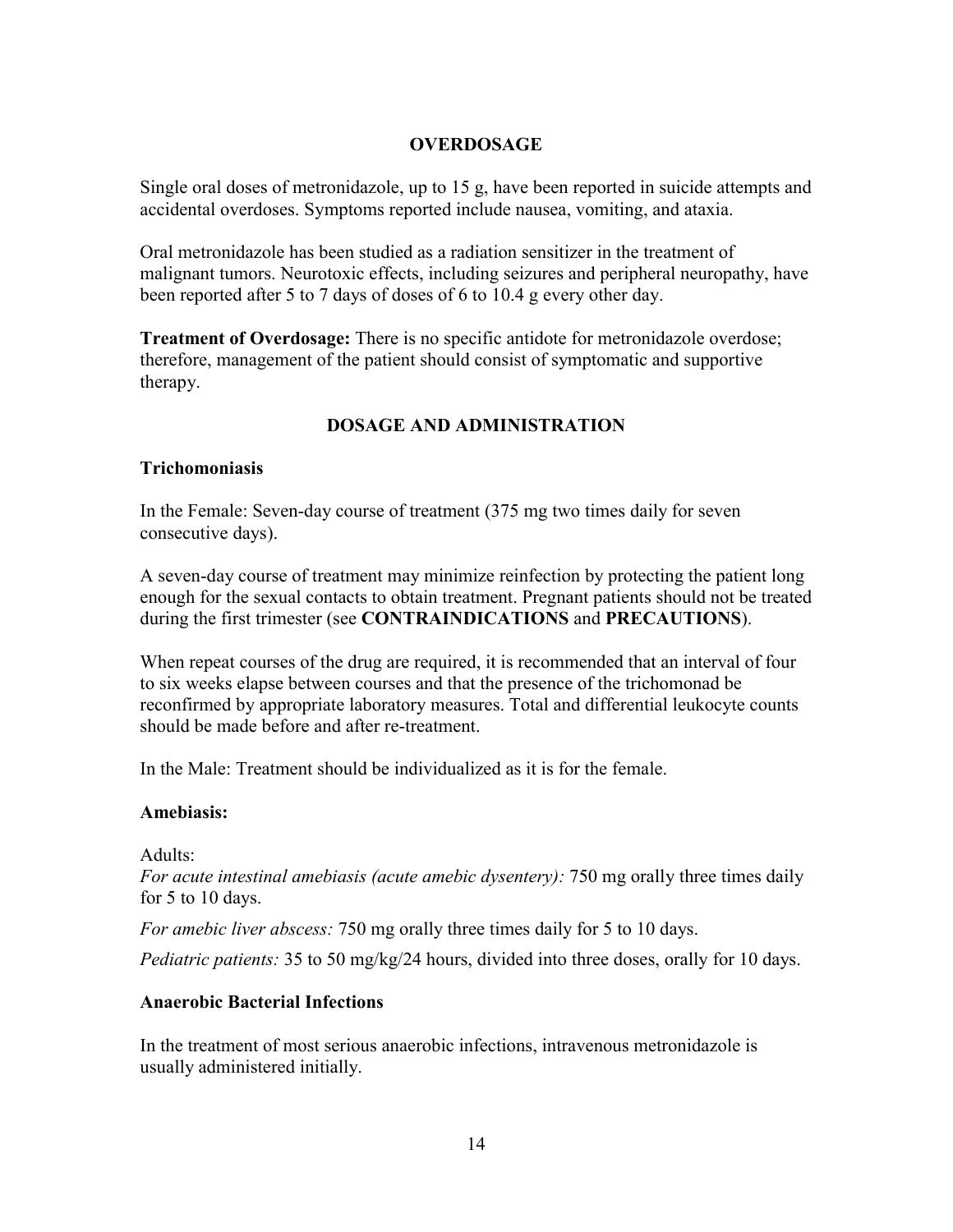The usual adult oral dosage is 7.5 mg/kg every 6 hours (approximately 500 mg for a 70 kg adult). A maximum of 4 g should not be exceeded during a 24-hour period.

The usual duration of therapy is 7 to 10 days; however, infections of the bone and joint, lower respiratory tract, and endocardium may require longer treatment.

# **Dosage Adjustments**

# **Patients with Severe Hepatic impairment**

For amebiasis patients with severe (Child-Pugh C) hepatic impairment, pharmacokinetic modeling and simulation indicate that the FLAGYL 375 capsules dose should be reduced by 50%. Therefore, the dosage regimen of FLAGYL 375 capsules in Child Pugh C patients with amebiasis is 375 mg q8h for 5 to 10 days (see **CLINICAL PHARMACOLOGY** and **PRECAUTIONS**).

For trichomoniasis patients with severe (Child-Pugh C) hepatic impairment, pharmacokinetic modeling and simulation indicate that the frequency of metronidazole administration should be reduced from every12 hours to every 24 hours. Therefore, the dosage regiment of FLAYGL 375 capsules in Child Pugh C patients with trichomoniasis is 375 mg q24h for 7 days (see **CLINICAL PHARMACOLOGY** and **PRECAUTIONS**).

# **Patients Undergoing Hemodialysis**

Hemodialysis removes significant amounts of metronidazole and its metabolites from systemic circulation. The clearance of metronidazole will depend on the type of dialysis membrane used, the duration of the dialysis session, and other factors. If the administration of metronidazole cannot be separated from a hemodialysis session, supplementation of metronidazole dosage following the hemodialysis session should be considered, depending on the patient's clinical situation (see **CLINICAL PHARMACOLOGY**).

# **HOW SUPPLIED**

FLAGYL 375 capsules have an iron gray opaque body imprinted with 375 mg and a light green opaque cap imprinted with FLAGYL, supplied as:

# **NDC Number Size**

| 0025-1942-50 | Bottle of 50            |
|--------------|-------------------------|
| 0025-1942-34 | Carton of 100 unit dose |

Storage and Stability: Store at controlled room temperature 15–25°C (59–77°F). Dispense in a well-closed container with a child-resistant closure.